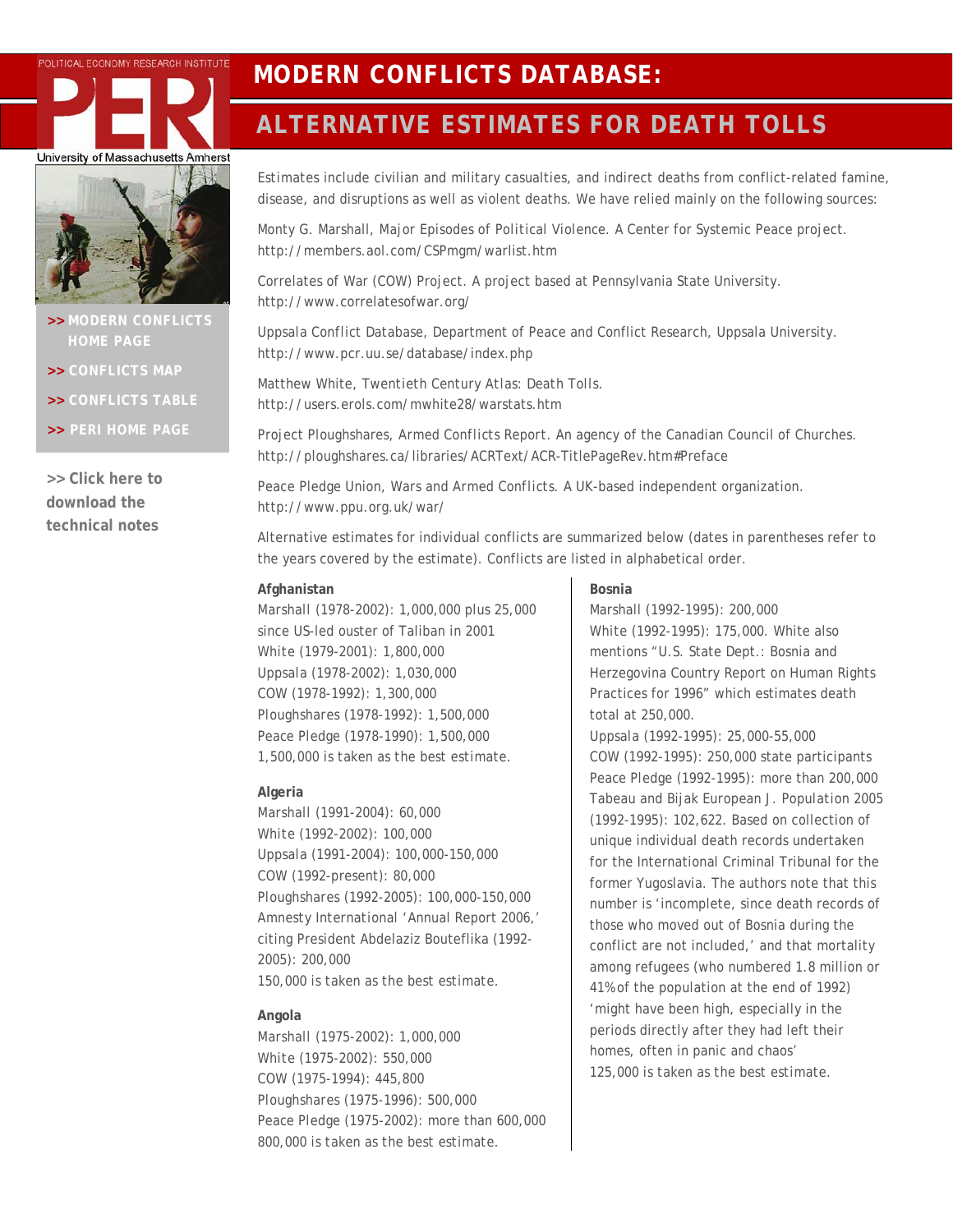

# **POLITICAL ECONOMY RESEARCH INSTITUTE** MODERN CONFLICTS: ALTERNATIVE ESTIMATES

# **Burma (Myanmar)**

*Marshall* (1948-2006): 100,000 *White* (1948-): 130,000. Also mentions two other sources: Jacob Bercovitch and Richard Jackson, *International Conflict* (1997), gives an estimate of 140,000 for the period 1949- 1995; and Rudolph J. Rummel gives a figure of 127,000 for the period 1948-1987.

*Uppsala* (1948-2003): 37,301 battle-related deaths

*COW* (1948-1995): 42,000 state participant deaths

*White's figure of 130,000 is taken as the best estimate.* 

# **Burundi**

*Marshall* (1993-2005): 100,000 *White* (1993-): 200,000 *Uppsala* (1994-2005): more than 7,125 battlerelated deaths *COW* (1993-): 200,000 state participant deaths *Ploughshares* (1988-2005): 300,000. Figure includes casualties from conflicts prior to beginning of civil war in 1993. This figure is also supported by the estimate in a BBC country profile on Burundi: [http://news.bbc.co.uk/1/hi/world/africa/cou](http://news.bbc.co.uk/1/hi/world/africa/country_profiles/1068991.stm) [ntry\\_profiles/1068991.stm.](http://news.bbc.co.uk/1/hi/world/africa/country_profiles/1068991.stm) *Peace Pledge* (1988-): more than 250,000. Figure includes casualties from conflicts prior to beginning of civil war in 1993. *300,000 is taken as the best estimate.* 

# **Chad**

*Marshall* (1965-1994): 75,000 *White*: Mentions a Centre for Defense Information (CDI) estimate of 50,000 to 100,000 over the period 1965 to 1997 *Uppsala* (1965-1990): 33,800 *Ploughshares* (1965—2005): more than 50,000 *COW* (1966-1988): 14,237 *Marshall's figure of 75,000 is taken as the best estimate.* 

# **Chechnya**

Marshall (1994-1996): more than 40,000 (1999- 2006): 30,000 *Uppsala* (1994-2005): 20,000-41,000 *COW* (1994-1996): 90,000 *Ploughshares* (since 1999): 25,000-55,000 *Peace Pledge* (1994-1996): 80,000 *90,000 is taken as the best estimate.* 

# **Colombia**

*Marshall* (1984-2005): 50,000 *White* (1970-2000): 45,000 *Uppsala* (since 1964): more than 44,000 *Ploughshares* (1964-2005): 50,000-200,000 *Peace Pledge* (1992-2002): 35,000 *COW* (1984-2005): 31,000 state participant deaths *Marshall's figure of 50,000 is taken as the best estimate.* 

# **Croatia**

*Marshall* (1991-1995): 40,000 *COW* (1991-192): 10,000 state participant deaths

*Uppsala* (1992-1995): Gives an extremely low figure around 1,000 for battle-related deaths. However, mentions high number of killings in ethnic clashes.

*Marshall's figure of 40,000 is taken as the best estimate.* 

**Democratic Republic of Congo**  *Marshall* (1996-2005): 1,500,000 *White* (1998-2003): 3,800,000 *Uppsala* (1996-2001): more than 7,850 battlerelated deaths. Total death due to violence may be as high as 3.8 million (since 1998) according to a 2004 survey by the International Rescue Committee. *Ploughshares* (1998-2004): 3,800,000 *Peace Pledge* (1998-2003): 2,500,000 *3,800,000 is taken as the best estimate.*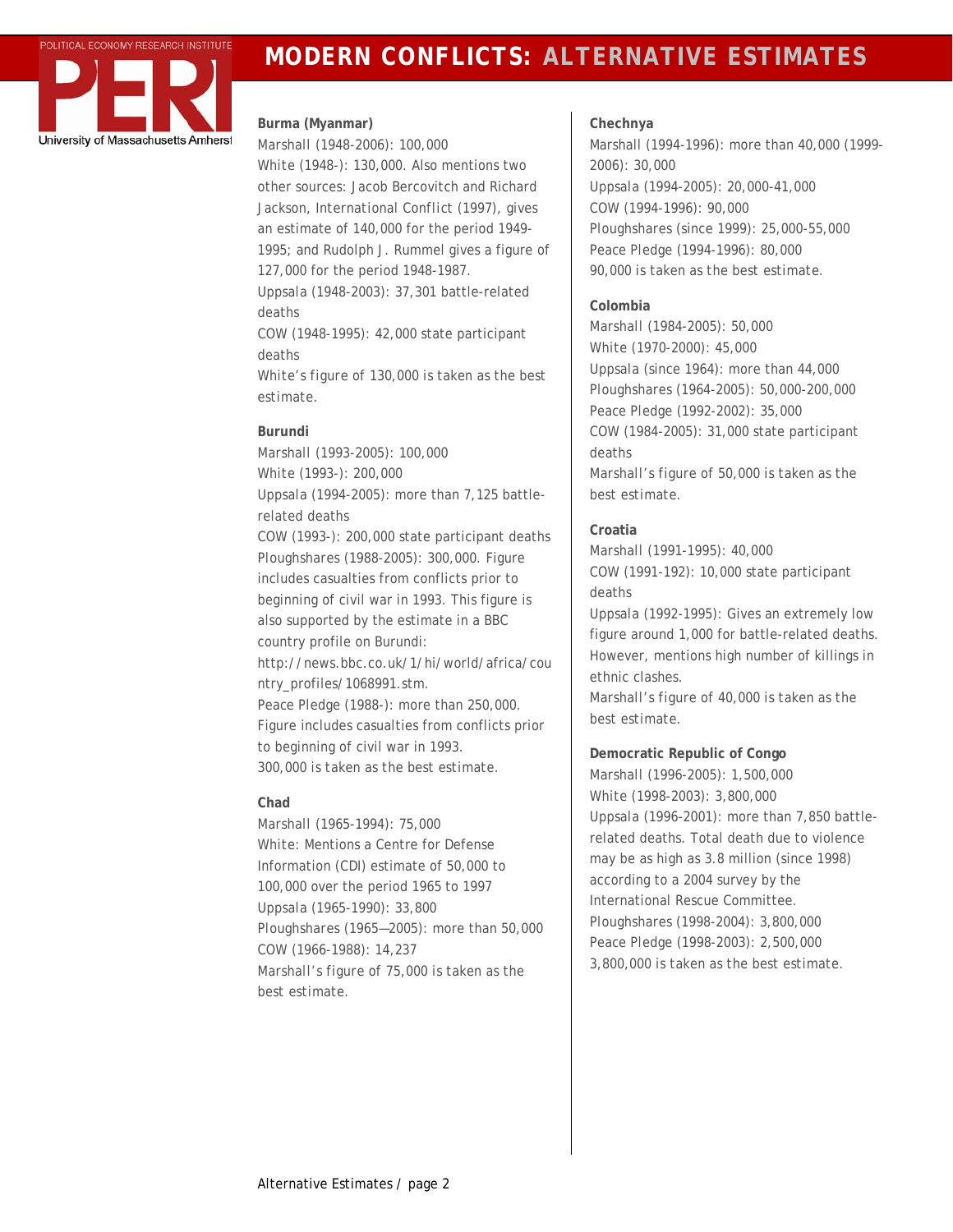

# **MODERN CONFLICTS: ALTERNATIVE ESTIMATES**

### **East Timor**

*Marshall* (1976-1992): 180,000 *White* (1975-1999): 200,000 *Uppsala* (1975-1998): more than 4,428 battlerelated deaths *Ploughshares* (1975-1994): more than 200,000 *Peace Pledge* (1975-1999): 200,000 *200,000 is taken as the best estimate.*

### **El Salvador**

*Marshall* (1979-1992): 75,000 *White* (1979-1992): 75,000 *Uppsala* (1979-1991): 77,000-82,000 *COW* (1979-1992): 69,000 *Peace Pledge* (1979-1990): 75,000 *75,000 is taken as the best estimate.* 

# **Ethiopia**

*Marshall* (1974-1991): 750,000 *White*: mentions a 27 January 2000 *Washington Post* article which estimates as many as 1 million deaths under Mengistu government (1974-91). *Uppsala* (1969-1991): more than 100,000 *COW* (1974-1991): 150,000 *750,000 is taken as the best estimate.* 

# **Ethiopia-Eritrea**

*Marshall* (1998-2000): 100,000 *Uppsala* (1998-2003): Maybe over 100,000. more than 30,000 dead in 1999. *Ploughshares* (1998-2000): 70,000-120,000 *Peace Pledge* (1998-2002): more than 100,000 *100,000 is taken as the best estimate.* 

# **Guatemala**

*Marshall* (1966-1996): 150,000 *White* (1960-1996): 200,000 *Uppsala* (1949-1995): 46,300 battle-related deaths *COW* (1966-1984): 213,000 *Peace Pledge* (1966-1990): 200,000 *200,000 is taken as the best estimate.* 

**India (Kashmir)**  *Marshall* (1990-2005): 35,000 *Uppsala* (1989-2005): more than 28,000 battle-related deaths *COW* gives combined figures for the Sikh problem and the Kashmir conflict. 30,000 state participants dead in the two conflicts since 1985. *Ploughshares* (1989-): 38,000-100,000 *White*: Human Rights Activists and Opposition Parties claim 60,000- 80,000 killed, reported by the Associated Press 3 July 2001. *35,000 taken as the best estimate.* 

# **India (Northeast)**

*Marshall* (1952-2006): 25,000 *Ploughshares* (1979 -2005): 11,000 *Uppsala* (since early 1990s): 2,000-3,000 battle-related deaths *25,000 is taken as the best estimate.*

# **India (Sikhs)**

*Marshall* (1983-1993): 25,000 *Uppsala* (1989-1994): 15,000-25,000 battlerelated deaths *COW:* combines figures for the Sikh problem and the Kashmir conflict. 30,000 state participants dead in the two conflicts since 1985. *Peace Pledge* (1982-1994): 25,000 Hindus and Muslims in Punjab *Marshall's figure of 25,000 is taken as the best estimate.* 

# **Iraq (Kurds)**

*Marshall* (1961-1993): 150,000 *White* mentions a *Washington Post* article on 6 June 1993 that estimates deaths for the period 1987-89 at 70,000 to 120,000. *COW* (1961-1996): 19,500. Sum of series of conflicts, mostly state participants. *Ploughshares* (1961-1996): more than 100,000 *Peace Pledge* (1961-1991): more than 180,000. The end date for Peace Pledge period is uncertain. *150,000 is taken as the best estimate.*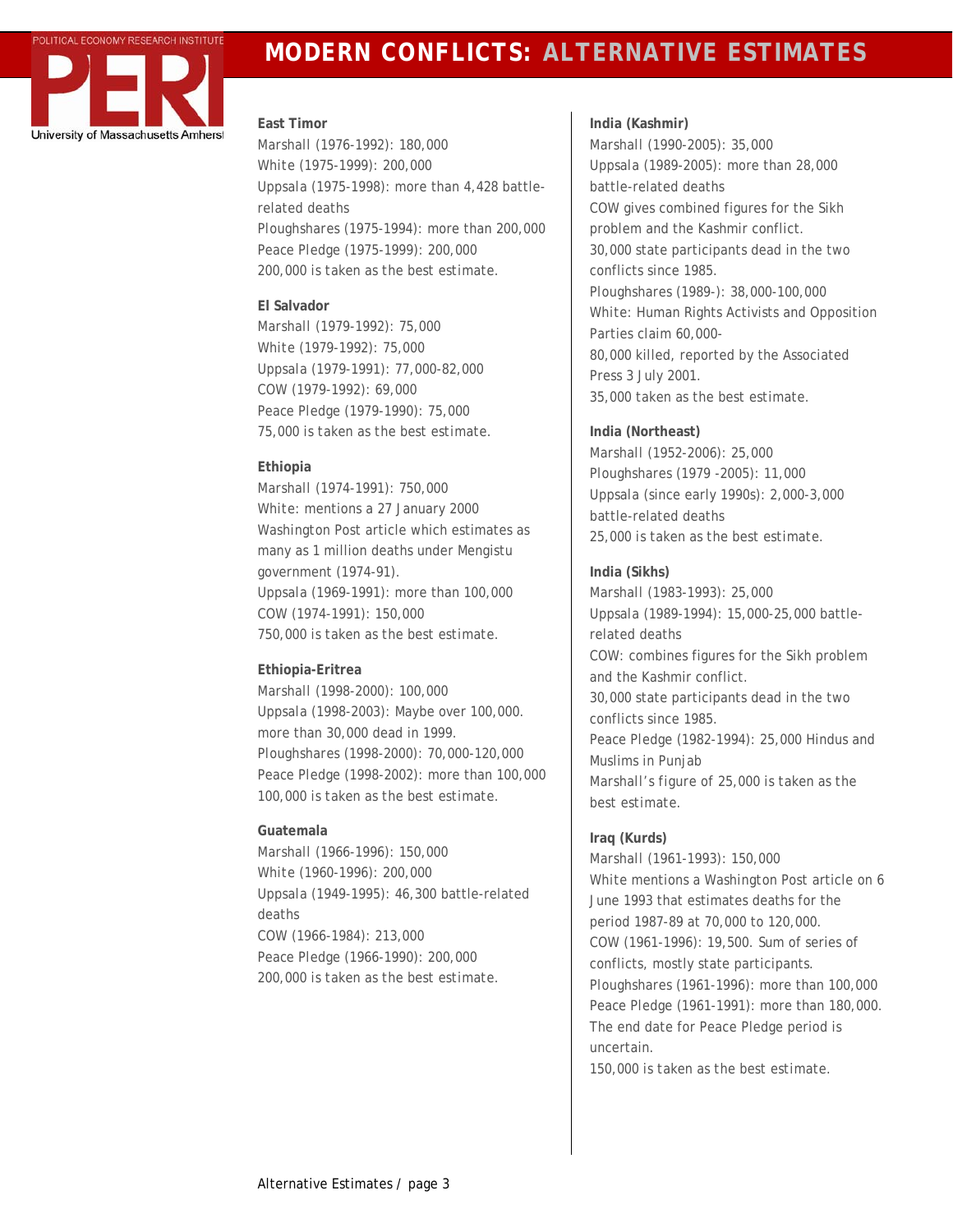

# **POLITICAL ECONOMY RESEARCH INSTITUTE MODERN CONFLICTS: ALTERNATIVE ESTIMATES**

#### **Iraq (Shias)**

*Marshall* (1979-1998): 25,000 *White* (1991-1992): 40,000 *COW* (1985—1993): Figure for Iraq vs. Shiites & Kurds for state participants only is 10,000. *Ploughshares* (1991-2002): thousands to hundreds of thousands *25,000 is taken as the best estimate.* 

### **Iraq-Kuwait**

*Marshall* (1990-1991): 100,000 *White* (1990-1991): 75,000 *Uppsala* (1990-1991): more than 5,000 battlerelated deaths *COW* (1990-1991): 26,343 *Peace Pledge* (1990-1991): 180,000-350,000 *150,000 is taken as the best estimate.* 

# **Iraq-US**

*Marshall* (2003-2006): 100,000 *White* (2003-2005): 43,000-58,000 *Uppsala* (2003): 8,000-15,000 *The Lancet,* 12 Oct 2006 (2003-July 2006): 654,965 civilian deaths, based on cluster sample surveying. The 95% confidence interval (statistical estimate with 95% certainty of the range within which the actual death toll falls) is 392,979 to 942,636.

*Iraqi Health minister estimate* (2003- November 2006): 150,000 civilian deaths; cited by H. Fisher, 'Iraqi Civilian Deaths Estimates,' US Congressional Research Service *Report for Congress,* 22 Nov 2006 ([http://www.fas.org/sgp/crs/mideast/RS2253](http://www.fas.org/sgp/crs/mideast/RS22537.pdf) [7.pdf\)](http://www.fas.org/sgp/crs/mideast/RS22537.pdf).

*United Nations Assistance Mission for Iraq*: 34,452 civilian violent deaths in 2006, based on counts from hospitals and the Medical Legal Institute in Baghdad ([http://www.uniraq.org/FileLib/misc/HR%20R](http://www.uniraq.org/FileLib/misc/HR%20Report%20Nov%20Dec%202006%20EN.pdf) [eport%20Nov%20Dec%202006%20EN.pdf\)](http://www.uniraq.org/FileLib/misc/HR%20Report%20Nov%20Dec%202006%20EN.pdf). *400,000 is taken as an estimate of combined civilian and combatant casualties.* 

# **Lebanon**

*Marshall* (1975-1991): 100,000 *White* (1975-1990): 150,000 *COW* (1975-1990): 167,000 *Peace Pledge* (1975-1991): 150,000 *150,000 is taken to be the best estimate.* 

# **Liberia**

*Marshall* (1990-1997): 40,000; (2000-2003): 1,000

*Uppsala* (1989-1995): 150,000 battle-related deaths and a few thousand since then. *COW,* Liberia vs. Anti-Doe forces (1989-1990): 10,000 state participant deaths Liberia vs. NPFL and ULIMO (1992-1995): 150,000 state participant deaths. Liberia vs. National Patriotic Forces (1996): 3,000 state participant deaths

*Ploughshares* (2000-2005): 1,500-2,500. Mentions a Reuters report which estimates 200,000 dead in the 1990s. *Peace Pledge* (since 1990): 200,000 *150,000 is taken as the best estimate.* 

# **Mozambique**

*Marshall* (1981-1992): 500,000 *White* (1975—1992): 1,000,000 *COW* (1979-2002): 1,200,550 *Peace Pledge* (1981-1992): 1,000,000. This figure is also supported by a BBC Mozambique Country profile: [http://news.bbc.co.uk/1/hi/world/africa/cou](http://news.bbc.co.uk/1/hi/world/africa/country_profiles/1063120.stm) [ntry\\_profiles/1063120.stm](http://news.bbc.co.uk/1/hi/world/africa/country_profiles/1063120.stm) *1,000,000 is taken as the best estimate.* 

# **Peru**

*Marshall* (1982-1997): 30,000 *White* (1980-2000): 50,000 *Uppsala* (1980-1999): more than 28,000 *COW* (1982-1995): 30,000 state participant deaths *Ploughshares* (1980-1999): 30,000 *Peace Pledge:* 30,000 *Peru's Truth & Reconciliation Committee*  (1980 – 2000): 69,280 [\(www.cverdad.org.pe/pagina01.php](http://www.cverdad.org.pe/pagina01.php)) *30,000 is taken as the best estimate.* 

# **Philippines (Moros)**

*Marshall* (1972-2006): 50,000 *Uppsala* (1972-2004): more than 50,000. Mentions a figure of 125,000 that includes victims of attacks against civilians. *COW* (1972-1980): 60,000 *Ploughshares* (1971-2005): 100,000 *Peace Pledge* (1971-present): 60,000-110,000 *75,000 is taken as the best estimate.*